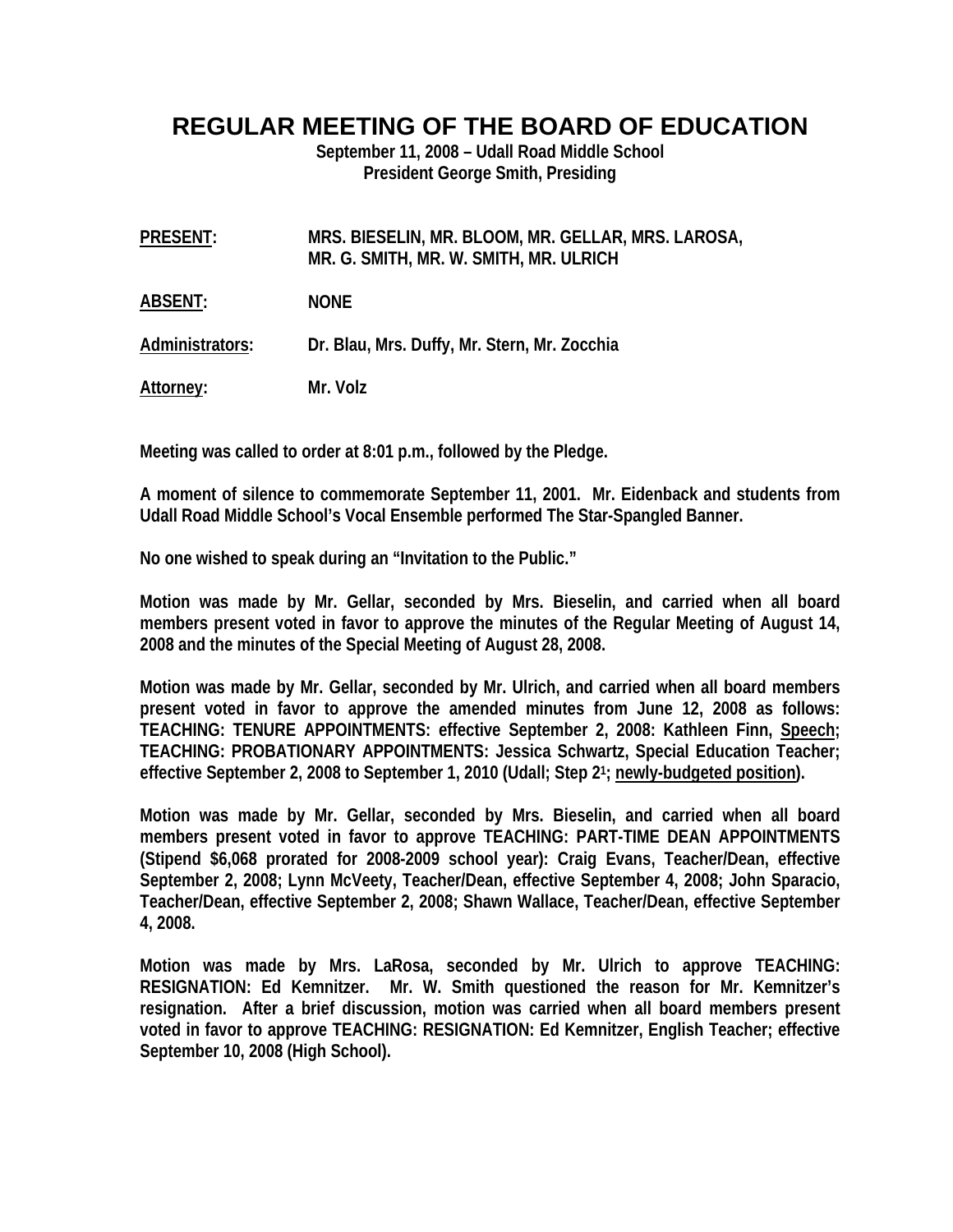**Page 2 Regular Meeting September 11, 2008** 

**Motion was made by Mrs. Bieselin, seconded by Mrs. LaRosa, and carried when all board members present voted in favor to approve TEACHING: PROBATIONARY APPOINTMENT: Jaclyn Cucci, English Teacher; effective September 10, 2008 – September 9, 2009 (High School; Step 32; replacing E. Kemnitzer).** 

**Motion was made by Mr. Gellar, seconded by Mr. Ulrich, and carried when all board members present voted in favor to approve TEACHING: CHILD-REARING LEAVE OF ABSENCE (unpaid) (Pursuant to the Family and Medical Leave Act of 1993 – 12 weeks continuous medical coverage): Christine Chocko, Elementary Teacher; effective October 6, 2008 to December 12, 2008 (Manetuck).** 

**Motion was made by Mrs. Bieselin, seconded by Mr. Gellar, and carried when all board members present voted in favor to approve TEACHING: CHILD-REARING LEAVE OF ABSENCE (unpaid) (Pursuant to the Family and Medical Leave Act of 1993 – 12 weeks continuous medical coverage): Josephine Hassett, Physical Education Teacher; effective September 8, 2008 to December 1, 2008 (High School).** 

**Motion was made by Mr. Gellar, seconded by Mr. W. Smith, and carried when all board members present voted in favor to approve TEACHING: CHILD-REARING LEAVE OF ABSENCE (unpaid) (Pursuant to the Family and Medical Leave Act of 1993 – 12 weeks continuous medical coverage): Liza Hunt, Elementary Teacher; effective September 15, 2008 to October 17, 2008 (Captree).** 

**Motion was made by Mr. Gellar, seconded by Mrs. Bieselin, and carried when all board members present voted in favor to approve TEACHING: CHILD-REARING LEAVE OF ABSENCE (unpaid) (Pursuant to the Family and Medical Leave Act of 1993 – 12 weeks continuous medical coverage): Robin Napolitano, Reading Teacher; effective October 6, 2008 to December 22, 2008 (Manetuck).** 

**Motion was made by Mr. Gellar, seconded by Mr. W. Smith, and carried when all board members present voted in favor to approve TEACHING: CHILD-BEARING LEAVE OF ABSENCE (paid): Beth Sherwood, Physical Education Teacher; effective September 15, 2008 (Manetuck).** 

**Motion was made by Mrs. Bieselin, seconded by Mr. Gellar, and carried when all board members present voted in favor to approve TEACHING ASSISTANT: LEAVE OF ABSENCE: Maria McNamee, Teaching Assistant; effective September 15, 2008 to June 30, 2009 (High School).**

**Motion was made by Mr. W. Smith, seconded by Mrs. LaRosa, and carried when all board members present voted in favor to approve CLASSIFIED CIVIL SERVICE: RESIGNATION: Fred Koelbel, Superintendent of Buildings and Grounds; effective September 14, 2008.**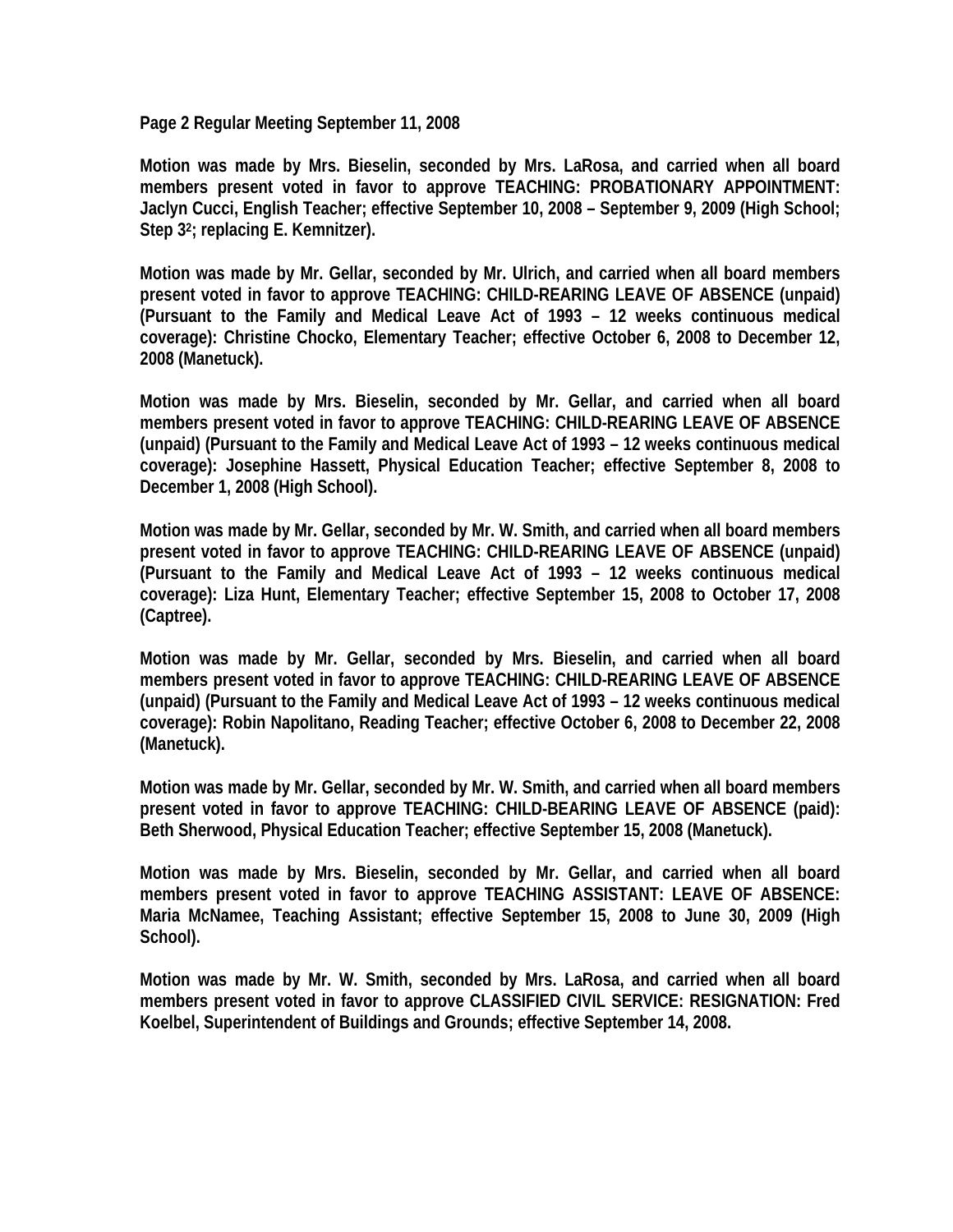**Page 3 Regular Meeting September 11, 2008** 

**Motion was made by Mr. Gellar, seconded by Mr. Ulrich, and carried when all board members present voted in favor to approve CLASSIFIED CIVIL SERVICE: PROBATIONARY APPOINTMENTS: William Dixon, Microcomputer Repair Technician; effective September 26, 2008 (\$46,000; District Office; replacing J. Alexander who retired).** 

**Motion was made by Mrs. Bieselin, seconded by Mr. Gellar, and carried when all board members present voted in favor to approve CLASSIFIED CIVIL SERVICE: PROBATIONARY APPOINTMENTS: Jennifer Martinez, Part-Time Teacher Aide (Biotechnology Lab Aide, 200 hours); effective September 15, 2008 (Step 1; High School; new position).** 

**Motion was made by Mr. Gellar, seconded by Mr. Ulrich, and carried when all board members present voted in favor to approve CLASSIFIED CIVIL SERVICE: PROBATIONARY APPOINTMENTS: John Testa, Maintenance Mechanic III; effective October 13, 2008 (Step 1; Maintenance Department; replacing B. Miller who retired).** 

**Motion was made by Mr. Gellar, seconded by Mrs. Bieselin, and carried when all board members present voted in favor to approve CLASSIFIED CIVIL SERVICE: SUBSTITUTE CUSTODIAN (\$9.75 PER HOUR): \*Thomas LaSalle, effective September 8, 2008.** 

**Motion was made by Mr. Gellar, seconded by Mr. Ulrich, and carried when all board members present voted in favor to approve OTHER: SUBSTITUTE TEACHER (\$100 per diem): Anthony Russo, effective September 4, 2008, student teacher; Vita Capelluto, effective September 12, 2008.** 

**Motion was made by Mrs. Bieselin, seconded by Mr. Gellar to approve OTHER: ALTERNATIVE SCHOOL FACULTY. Mr. W. Smith questioned if this appointment is in addition to or a replacement of the faculty approved at the August 28, 2008 meeting. After a brief discussion, motion was carried when all board members present voted in favor to approve OTHER: ALTERNATIVE SCHOOL FACULTY \$8,079 per full year class: Kelly Sepe, Science.** 

**Motion was made by Mrs. Bieselin, seconded by Mr. Bloom, and carried when all board members present voted in favor to approve OTHER: CONCERT MANAGERS 2008-2009 SCHOOL YEAR: Salvatore Fiore, High School (\$3,372 stipend); Arthur Machowicz, Beach Street Middle School (\$775 stipend); William Eidenback, Udall Road Middle School (\$775 stipend).** 

**Motion was made by Mr. Gellar, seconded by Mrs. Bieselin, and carried when all board members present voted in favor to approve OTHER: AUDITORIUM TECHNICIANS 2008-2009 SCHOOL YEAR (School functions - \$75 per event; Rental functions - \$50 per hour): Salvatore Fiore, High School; James Krais, High School; David Kaufman, High School; Jerry Mangone, High School; John Simeone, Beach Street Middle School; John Kennedy, Beach Street Middle School; William Eidenback, Udall Road Middle School; Michael Gural, Udall Road Middle School; Melissa Prieto, Udall Road Middle School.** 

**\*Conditional Pending Fingerprint Clearance**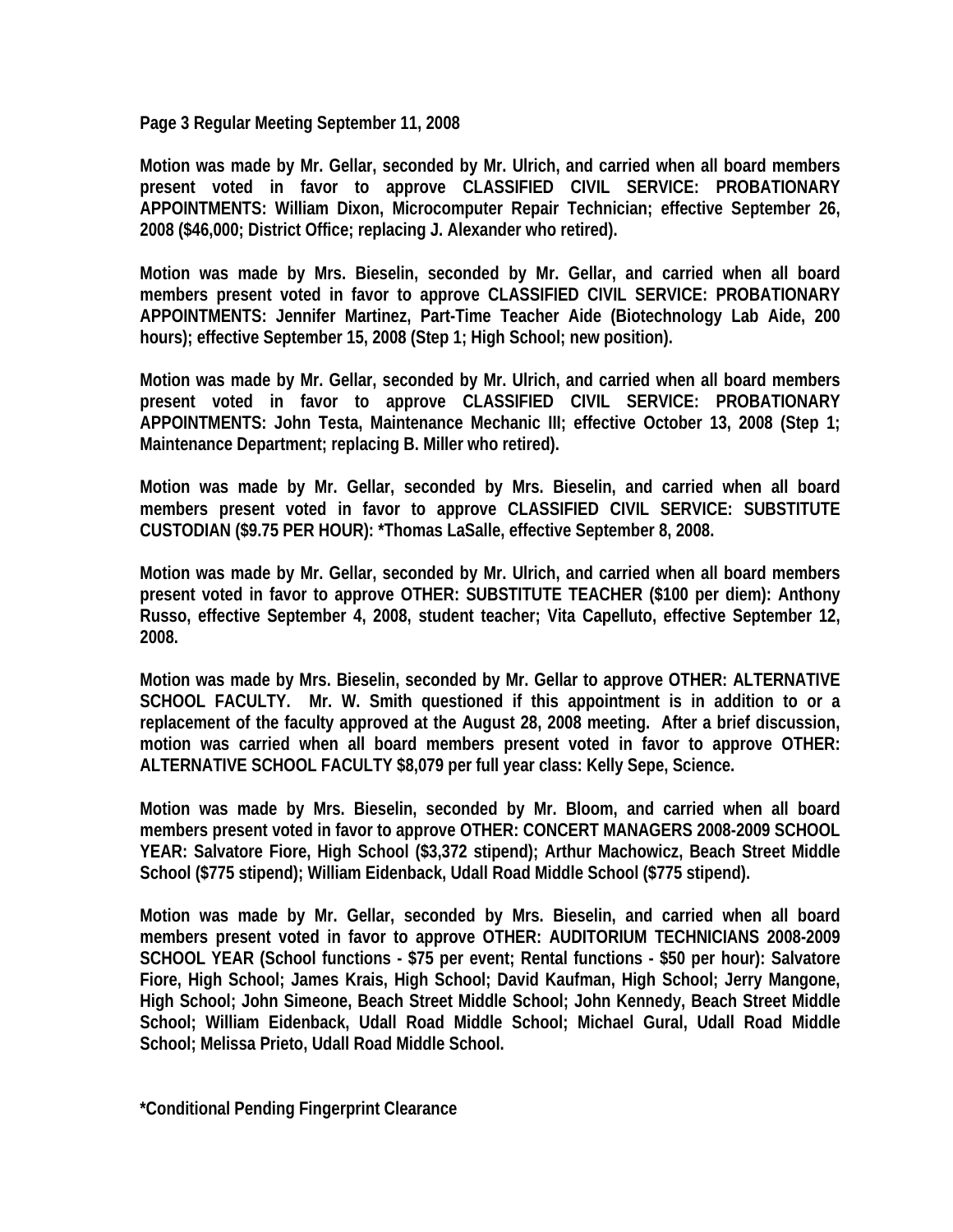**Page 4 Regular Meeting September 11, 2008** 

**CURRICULUM: Mr. Ken Hartill, High School Principal, and Mr. Peter McAllister, High School International Baccalaureate Coordinator, made a presentation on the International Baccalaureate Program. Following the presentation, board members had the opportunity to ask questions and a brief discussion was held regarding the program.** 

**Motion was made by Mrs. Bieselin, seconded by Mrs. LaRosa, and carried when all board members present voted in favor to approve RESOLUTION: BE IT RESOLVED, that the Board of Education of the West Islip Union Free School District fully endorses and supports the application of West Islip High School to participate in the International Baccalaureate Diploma Program. BE IT FURTHER RESOLVED, that the Board of Education is committed to allocating the necessary funding and staffing to implement this program for a minimum of five (5) years following its implementation.** 

**REPORT OF BOARD COMMITTEES: Mr. W. Smith reported on the Finance Committee meeting of 9/9/08. Mr. Gellar reported on the Buildings and Grounds Committee meeting of 9/9/08. Mrs. LaRosa reported on the Education Committee meeting of 8/26/08. Mrs. LaRosa reported on the Committee on Special Education/Preschool Special Education meeting of 9/9/08. The following committees did not meet: Policy Committee, School Board/Student Liaison Committee, Public Relations Committee, and Health and Wellness Committee.** 

**The Treasurer's Report for July 2008 was presented. Beginning balance as of June 30, 2008 – \$14,174,723.28; ending balance as of July 31, 2008 – \$11,112,783.48.** 

**Motion was made by Mrs. Bieselin, seconded by Mr. W. Smith, and carried when all board members present voted in favor to approve RESOLUTION: 2008/2009 TAX LEVY: WHEREAS, the estimated expenditures for the West Islip Union Free School District, for the school year 2008/2009 in the amount of \$99,697,309 proposed in accordance with Section 1716 of the Education Law, were approved by the voters of the District on May 20, 2008, and, WHEREAS, the estimated expenditures for the West Islip Public Library, for the fiscal year 2008/2009 in the amount of \$3,696,125, proposed in accordance with Section 259 of the Education Law, were approved by the voters of the District on April 15, 2008, for a total approved budget of \$103,393,434 therefore, BE IT RESOLVED, that the 2008/2009 tax levy in the amount of \$62,821,871 for the West Islip Union Free School District and \$3,638,125 for the West Islip Public Library, for a combined tax levy of \$66,459,996 be approved and levied upon the real property of the District. (The tax levy of \$62,821,871 for the School District plus \$35,685,438 other income as estimated on July 1, 2008, including State Aid and \$1,190,000 of additional Appropriated Fund Balance equals a budget of \$99,697,309. The tax levy of \$3,638,125 for the Public Library plus \$58,000 other income as estimated on July 1, 2008 equals a budget of \$3,696,125).** 

**Motion was made by Mrs. Bieselin, seconded by Mrs. LaRosa, and carried when all board members present voted in favor to approve the following donation, with thanks: West Islip Soccer Club for one set of 8 x 24 "Kwik Goal" soccer goals valued at approximately \$4,000.**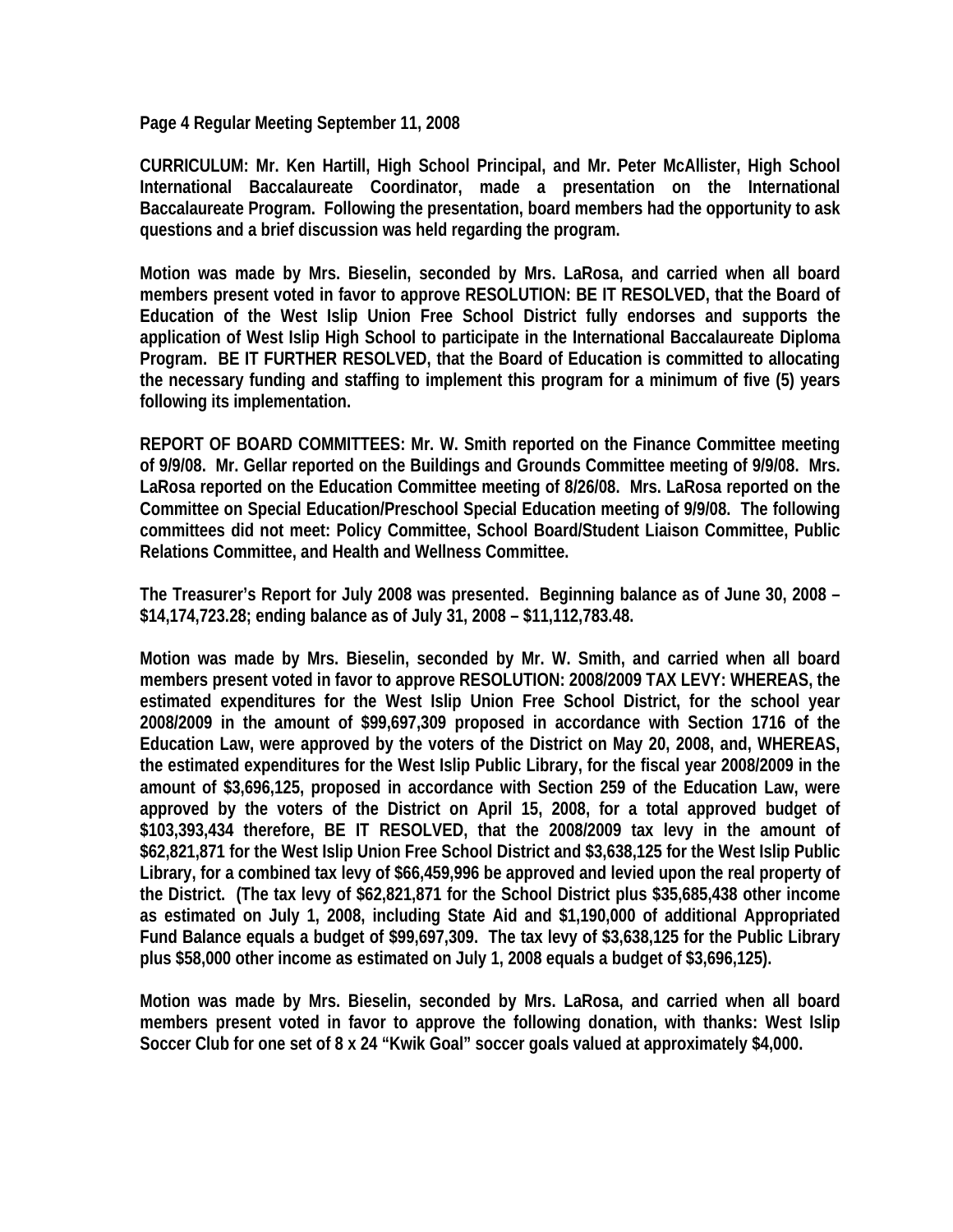**Page 5 Regular Meeting September 11, 2008** 

**PRESIDENT'S REPORT: President G. Smith welcomed everyone to a new school year. A discussion was held regarding the practice of board members conducting "building walkthroughs" of the schools in the district. This practice will be resurrected, and board members are to submit their building assignment preferences.** 

**Motion was made by Mr. Ulrich, seconded by Mrs. LaRosa, and carried when all board members present voted in favor to approve Memorandum of Agreement with Paraprofessionals.** 

**SUPERINTENDENT'S REPORT: Dr. Blau reported that the new school year had a smooth opening. The total enrollment for the district as of September 4, 2008 is 5,583 students, which is 87 less than the enrollment at the end of the 2007/2008 school year.** 

**Two residents wished to speak during an "Invitation to the Public." Subjects of concern have been recorded in the public participation log.** 

**Motion was made by Mr. Gellar, seconded by Mr. Ulrich, and carried when all board members present voted in favor to adjourn to Executive Session at 9:30 p.m. for the purpose of discussing personnel, negotiations, and/or litigation.** 

**Meeting reconvened at 10:05 p.m. on motion by Mr. Gellar, seconded by Mrs. LaRosa, and carried when all board members present voted in favor.** 

**Motion was made by Mrs. LaRosa, seconded by Mr. Gellar, and carried when all board members present voted in favor to approve Memorandum of Agreement for Deans.** 

**Motion was made by Mr. W. Smith, seconded by Mr. Bloom, and carried when all board members present voted in favor to approve RESOLUTION: RESOLVED, that pursuant to §913 of the Education Law, the employee named in executive session is hereby directed to appear for a psychiatric examination in the office of Dr. Karin Burkhard and it is FURTHER RESOLVED, that Dr. Karin Burkhard, is hereby appointed school medical inspector pursuant to §913 of the Education Law in order to evaluate said employee's ability to perform her duties.** 

**Motion was made by Mrs. LaRosa, seconded by Mrs. Bieselin, and carried when all board members present voted in favor, except Mr. Bloom who opposed, to approve settlement of special education impartial hearing for student named in Executive Session.** 

**Motion was made by Mrs. Bieselin, seconded by Mr. Gellar, and carried when all board members present voted in favor to approve tuition agreement for children of employee named in Executive Session to attend West Islip Schools, as per Policy #7131.** 

**A discussion was held about a proposed donation of a scoreboard for the girls' lacrosse field.**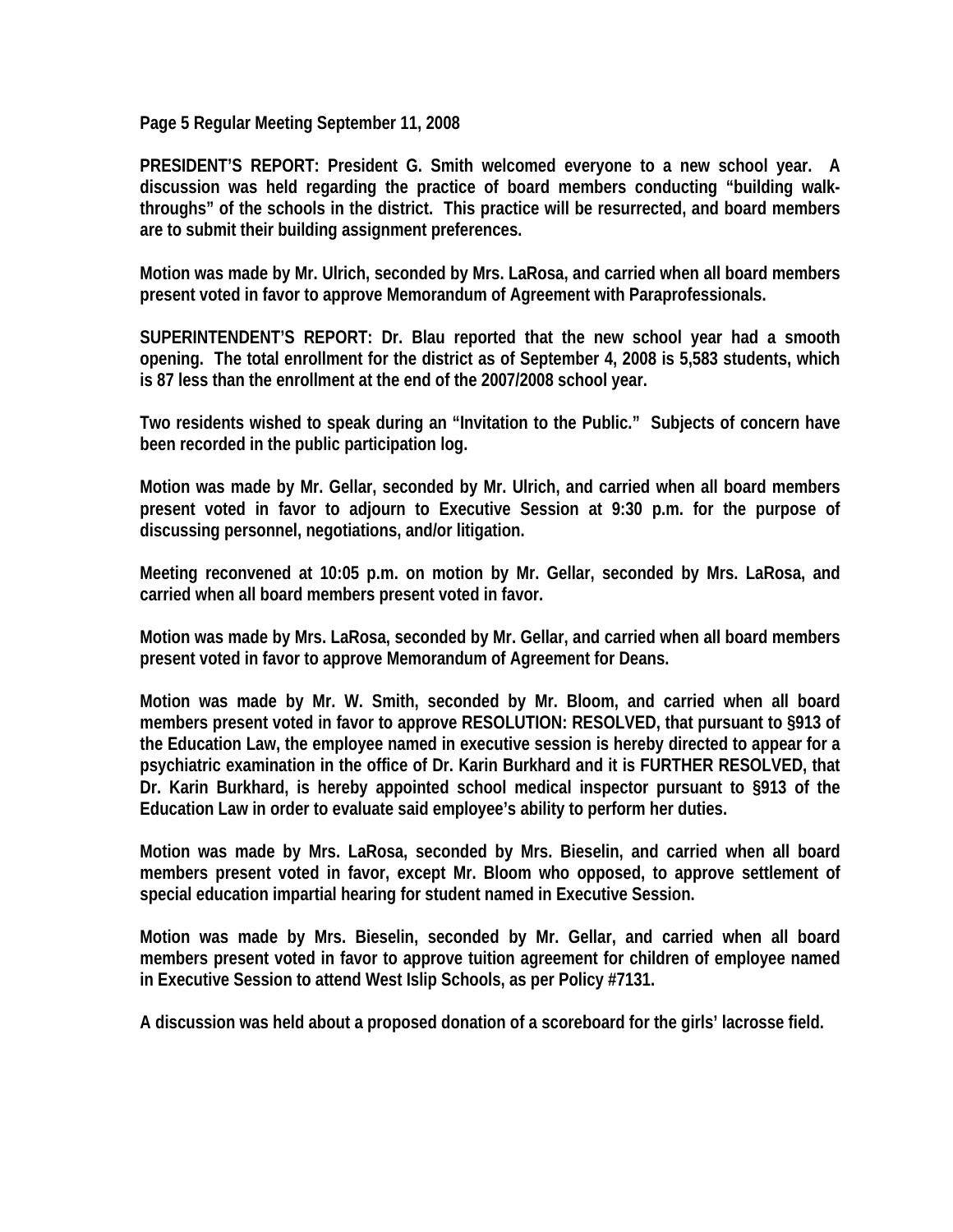**Page 6 Regular Meeting September 11, 2008** 

**Meeting adjourned at 10:20 p.m. on motion by Mrs. LaRosa, seconded by Mrs. Bieselin, and carried when all board members present voted in favor.** 

 **Respectfully submitted by** 

 **Nicole M. Schiano District Clerk**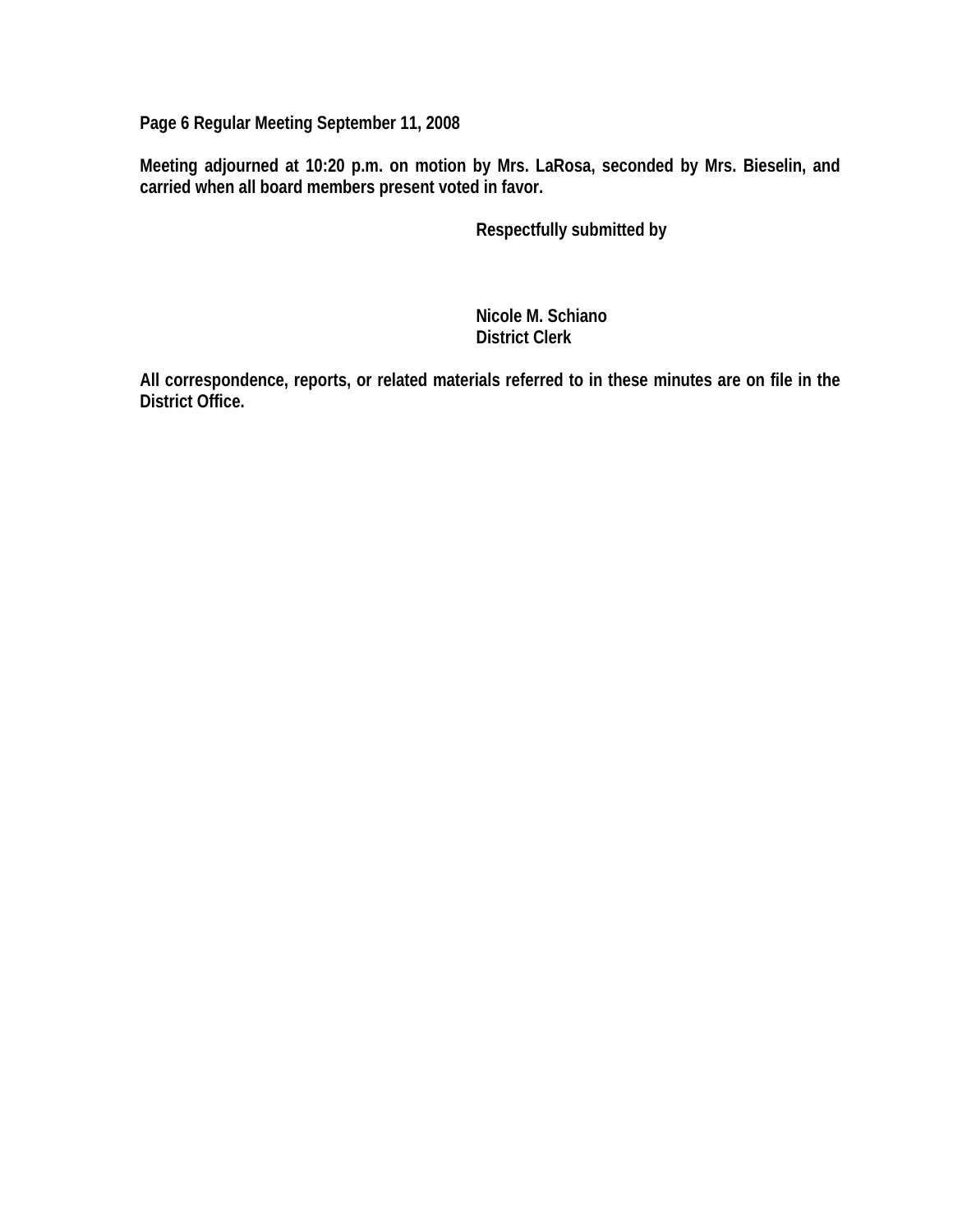**SPECIAL MEETING OF THE BOARD OF EDUCATION** 

**September 25, 2008 – High School President George Smith, Presiding** 

**PRESENT: MRS. BIESELIN, MR. BLOOM, MR. GELLAR, MRS. LAROSA, MR. G. SMITH, MR. W. SMITH, MR. ULRICH** 

**ABSENT: NONE** 

**Administrators: Dr. Blau, Mrs. Duffy, Mr. Stern, Mr. Zocchia** 

**Meeting was called to order at 7:44 p.m., followed by the Pledge.** 

**Motion was made by Mrs. LaRosa, seconded by Mrs. Bieselin, and carried when all board members present voted in favor to approve TEACHING: PROBATIONARY APPOINTMENTS: Lori Annucci, Reading (Literacy Coach); effective October 6, 2008 – October 5, 2011 (District-wide; Step 44).** 

**Motion was made by Mr. Gellar, seconded by Mrs. LaRosa, and carried when all board members present voted in favor to approve TEACHING: PROBATIONARY APPOINTMENTS: Christine Kirkpatrick, Reading Teacher; effective October 14, 2008 – October 13, 2011 (Bayview; Step 14).** 

**Motion was made by Mr. Gellar, seconded by Mrs. LaRosa, and carried when all board members present voted in favor to approve TEACHING: PART-TIME APPOINTMENT: Joanne Macrelli, Business Teacher; effective September 4, 2008 – June 30, 2009 (High School/Udall; Step 14; prorated at .6; replacing S. Wallace).** 

**Motion was made by Mrs. LaRosa, seconded by Mr. W. Smith, and carried when all board members present voted in favor to approve TEACHING: CHILD-REARING LEAVE OF ABSENCE (unpaid) (Pursuant to the Family and Medical Leave Act of 1993 – 12 week continuous medical coverage): Elyse Patti-McDonald, Foreign Language Teacher; effective September 22, 2008 – December 12, 2008 (Udall).** 

**Motion was made by Mrs. Bieselin, seconded by Mr. W. Smith, and carried when all board members present voted in favor to approve TEACHING ASSISTANT: REGULAR SUBSTITUTE APPOINTMENT: \*Shaun Johnson; effective September 16, 2008 – June 30, 2009 (High School; Step 1; replacing M. McNamee).** 

**Motion was made by Mr. Gellar, seconded by Mrs. LaRosa, and carried when all board members present voted in favor to approve CLASSIFIED CIVIL SERVICE: PROBATIONARY APPOINTMENT: \*Robin Caselnova, Cafeteria Aide; effective September 17, 2008 (Step 1; Udall; replacing D. DellaMorte who resigned).** 

**\*Conditional Pending Fingerprint Clearance**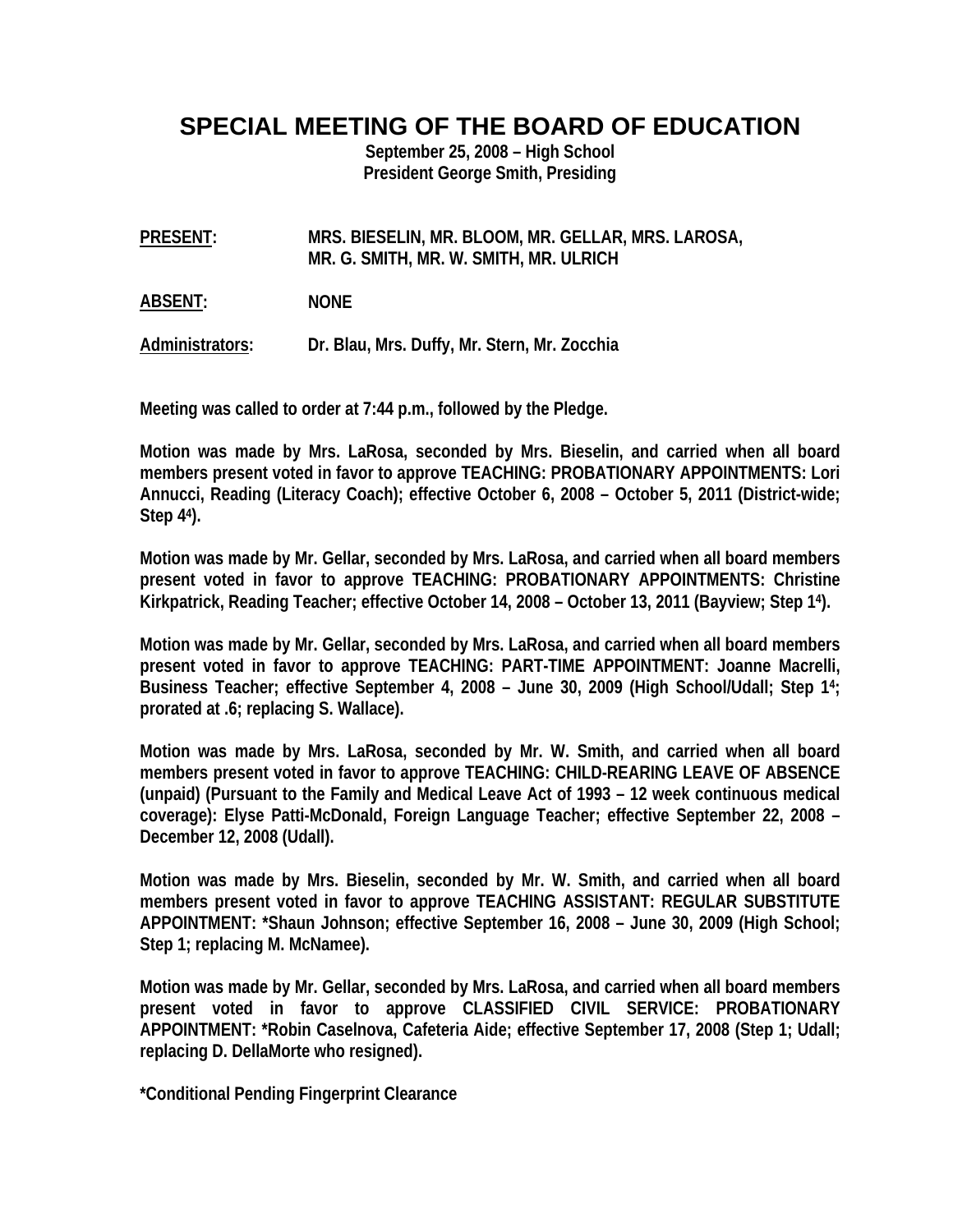**Page 2 Special Meeting September 25, 2008** 

**Motion was made by Mr. Gellar, seconded by Mr. W. Smith, and carried when all board members present voted in favor to approve CLASSIFIED CIVIL SERVICE: REGULAR SUBSTITUTE: June Belyski, Teacher Aide; effective September 4, 2008 (Step 1; Beach Street; flow-through funds).** 

**A discussion was held regarding the Renaming of Captree Elementary School after former superintendent Dr. Paul E. Kirdahy. Sixteen residents wished to speak on this topic and their concerns have been recorded in the public participation log. Motion was made by Mr. Bloom, seconded by Mr. W. Smith, and carried when all board members present voted in favor to approve the name change from Captree Elementary School to Paul E. Kirdahy Elementary School at Captree.** 

**A discussion was held among the board members and Mrs. Duffy regarding the Vending Machines in the district and an August 15, 2002 Agreement between Meadowbrook Distributing Corp. and West Islip Public Schools.** 

**A discussion was held regarding the 2007-2008 and 2008-2009 Goals and Objectives. Modifications will be made as discussed.** 

**Motion was made by Mrs. Bieselin, seconded by Mr. Gellar, and carried when all board members present voted in favor to approve Eastern Suffolk BOCES Contract of Cooperative Educational Services.** 

**Motion was made by Mr. Gellar, seconded by Mrs. LaRosa to approve BBS Contract. Mr. W. Smith and Mr. Bloom questioned the revisions to the contract. After a brief discussion, motion was carried when all board members present voted in favor to approve BBS Contract** 

**Motion was made by Mr. W. Smith, seconded by Mrs. Bieselin, and carried when all board members present voted in favor to approve Memorandum of Agreement with the Nurses.** 

**Motion was made by Mr. Gellar, seconded by Mr. Ulrich, and carried when all board members present voted in favor to approve Letter of Agreement – Lead Teacher.** 

**Motion was made by Mrs. Bieselin, seconded by Mr. Gellar to approve Resolution for Site Determination for Provision of Special Education Services to Five and Six Year Old Children with a Disability. Mrs. LaRosa inquired about the prior policy. After a brief discussion, motion was carried when all board members present voted in favor to approve RESOLUTION: BE IT RESOLVED, that in accordance with Section 200.6(m)(3) of the Regulations of the Commissioner of Education, the Board of Education of the West Islip Union Free School District wishes to determine the site where services will be provided to students, ages five to six years old, with a disability, whose parents have chosen to keep their child in preschool. BE IT FURTHER RESOLVED, the West Islip Board of Education hereby determines that the child will be provided services in their "home school". Parents are responsible for transportation to and from this site.**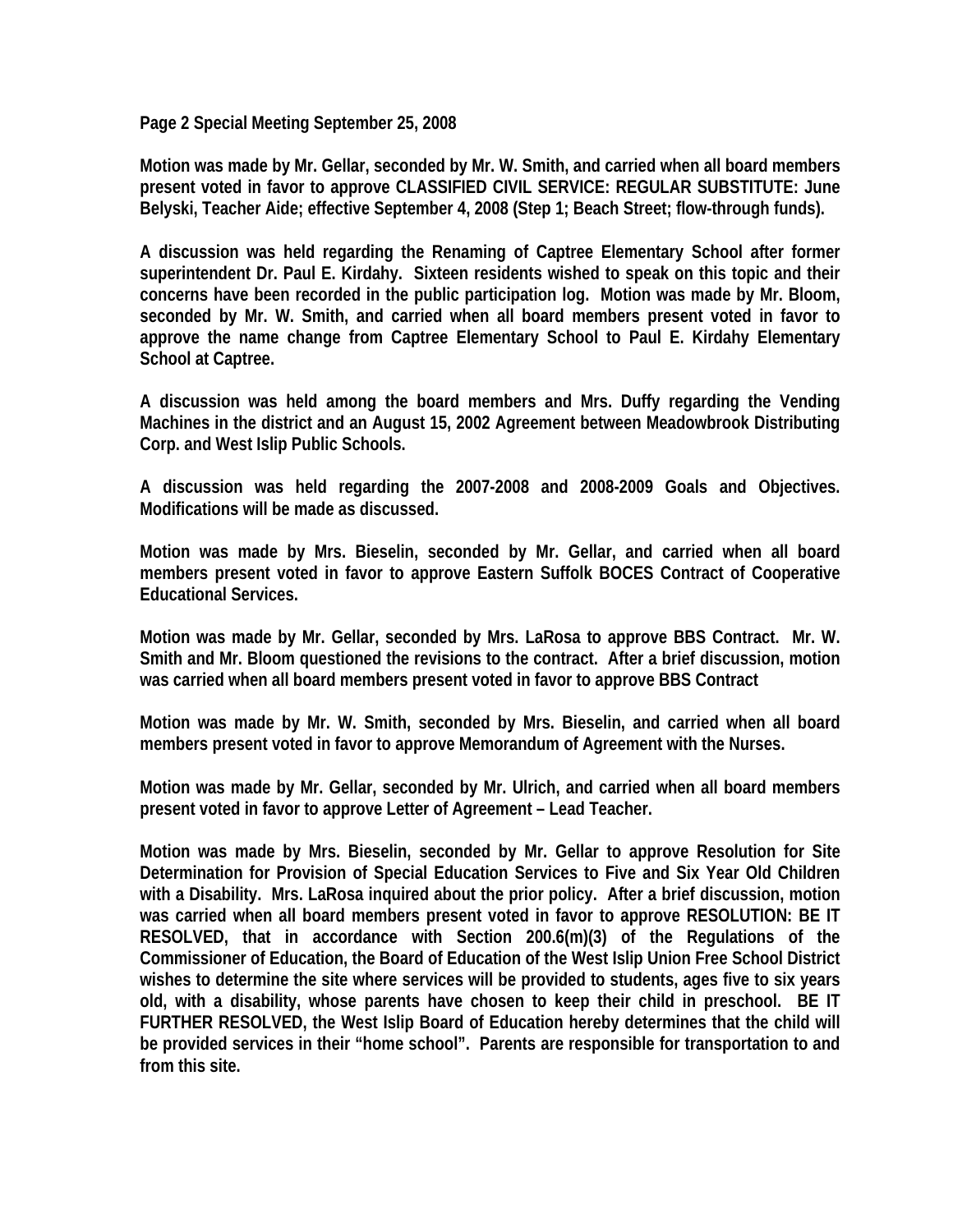**Page 3 Special Meeting September 25, 2008** 

**Motion was made by Mrs. LaRosa, seconded by Mr. W. Smith, and carried when all board members present voted in favor to adjourn to Executive Session at 9:47 p.m. for the purpose of discussing personnel, negotiations, and/or litigation.** 

**Meeting reconvened at 10:20 p.m. on motion by Mrs. Bieselin, seconded by Mr. Ulrich, and carried when all board members present voted in favor.** 

**Motion was made by Mr. Gellar, seconded by Mr. Ulrich, and carried when all board members present voted in favor to approve Memorandum of Agreement with WIASA.** 

**Meeting adjourned at 10:22 p.m. on motion by Mrs. Bieselin, seconded by Mr. Gellar, and carried when all board members present voted in favor.** 

 **Respectfully submitted by** 

 **Nicole M. Schiano District Clerk**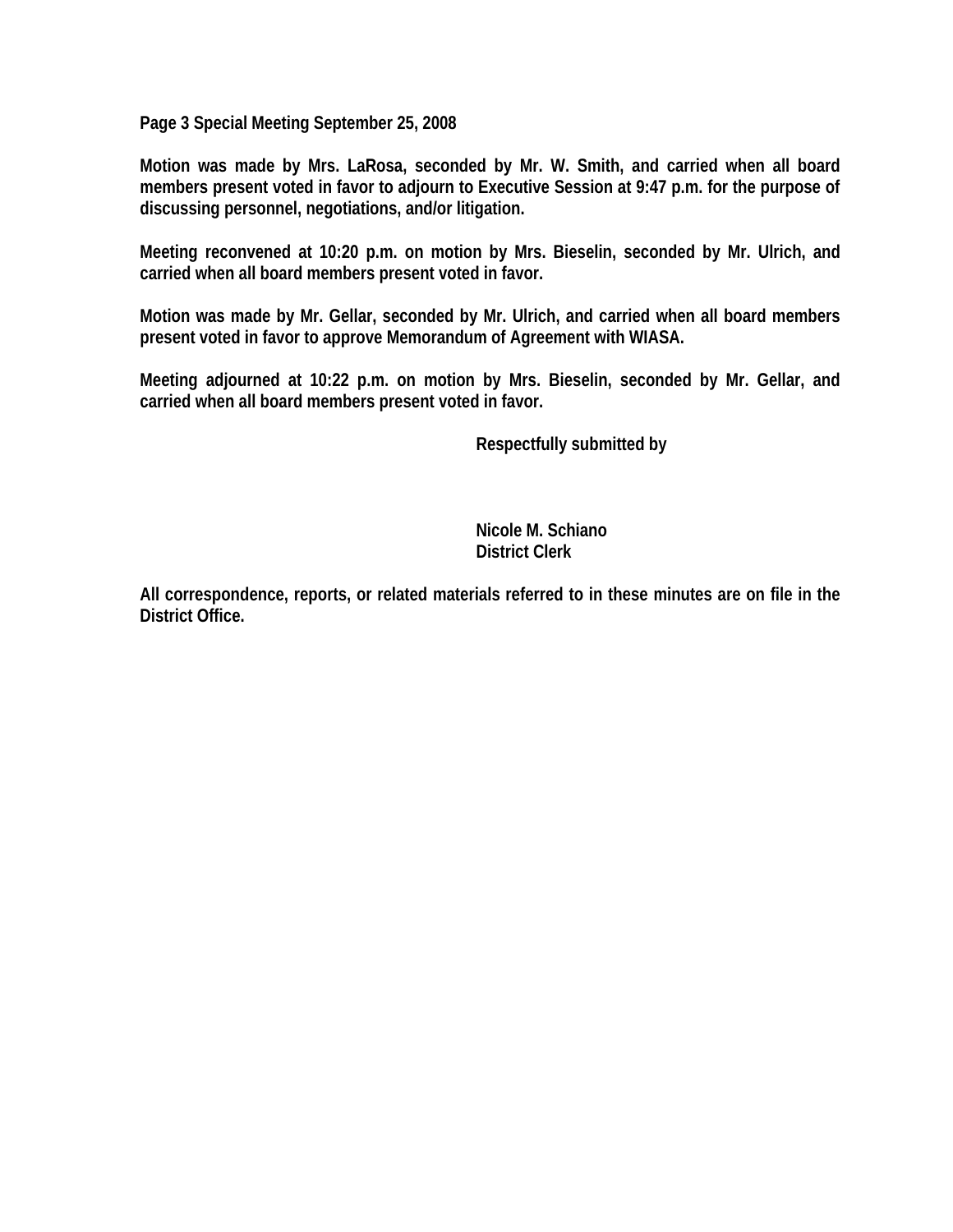**SPECIAL MEETING OF THE BOARD OF EDUCATION** 

**October 2, 2008 – District Office President George Smith, Presiding** 

**PRESENT: MRS. BIESELIN, MR. BLOOM (arrived at 9:00 p.m.), MR. GELLAR, MRS. LAROSA (arrived at 8:15 p.m.), MR. G. SMITH, MR. W. SMITH, MR. ULRICH** 

**ABSENT: NONE** 

**Administrators: Dr. Blau, Mrs. Duffy, Mr. Zocchia** 

**Meeting was called to order at 7:30 p.m., followed by the Pledge.** 

**Motion was made by Mr. Ulrich, seconded by Mr. Gellar, and carried when all board members present voted in favor to approve CLASSIFIED CIVIL SERVICE: PROBATIONARY APPOINTMENT: James Bosse, Plant Facilities Administrator/Director of Buildings & Grounds; effective October 27, 2008 (\$100,000 annual salary; District Office; replacing F. Koelbel who resigned).** 

**Motion was made by Mrs. Bieselin, seconded by Mr. W. Smith, and carried when all board members present voted in favor to approve Terms & Conditions of Employment for Director of Buildings & Grounds.** 

**The following agenda items were discussed, with no objection: Economic/Financial Situation, New Board Policy.** 

**Motion was made by Mr. Ulrich, seconded by Mr. Gellar, and carried when all board members present voted in favor to adjourn to Executive Session at 8:29 p.m. for the purpose of discussing personnel, negotiations, and/or litigation.** 

**Meeting reconvened at 9:45 p.m. on motion by Mr. Gellar, seconded by Mrs. Bieselin, and carried when all board members present voted in favor.** 

**Meeting adjourned at 9:45 p.m. on motion by Mr. Gellar, seconded by Mrs. Bieselin, and carried when all board members present voted in favor.** 

 **Respectfully submitted by** 

 **Nicole M. Schiano District Clerk**